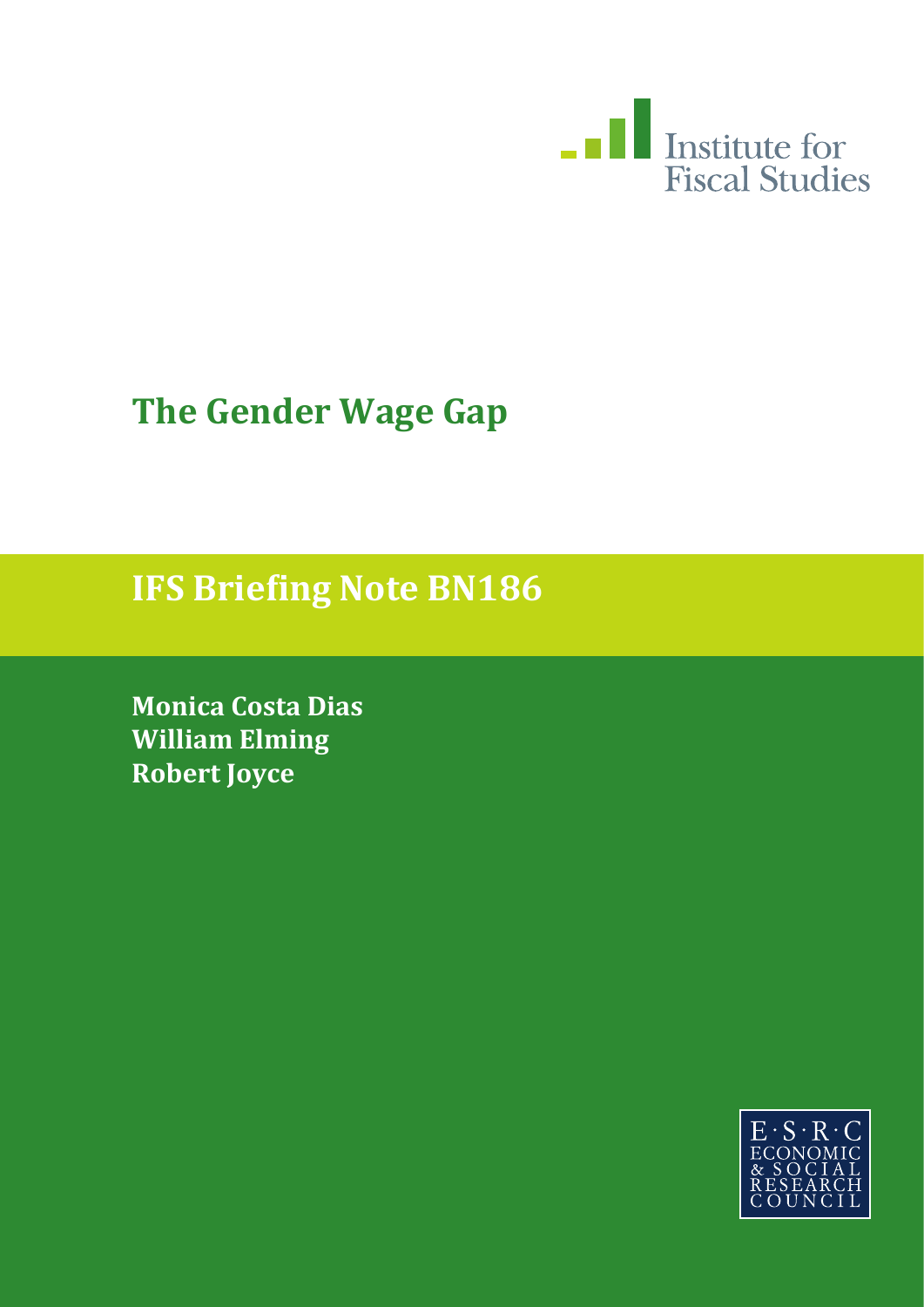## **The Gender Wage Gap**

**Monica Costa Dias William Elming Robert Joyce**

*Copy-edited by*  **Judith Payne**

*Published by* **The Institute for Fiscal Studies, 2016**

ISBN 978-1-911102-21-2

The authors would like to thank Helen Barnard, Richard Blundell, Carl Emmerson and Paul Johnson for helpful comments on an earlier draft. Funding for the research from the Joseph Rowntree Foundation and the ESRC-funded Centre for the Microeconomic Analysis of Public Policy at IFS (grant number ES/M010147/1) is gratefully acknowledged. The Labour Force Survey (LFS) and British Household Panel Survey (BHPS) data were supplied through the UK Data Archive. The LFS data are Crown Copyright and reproduced with the permission of the Controller of HMSO and Queen's Printer for Scotland. The BHPS is copyright Institute for Social and Economic Research. Any errors and all views expressed are those of the authors.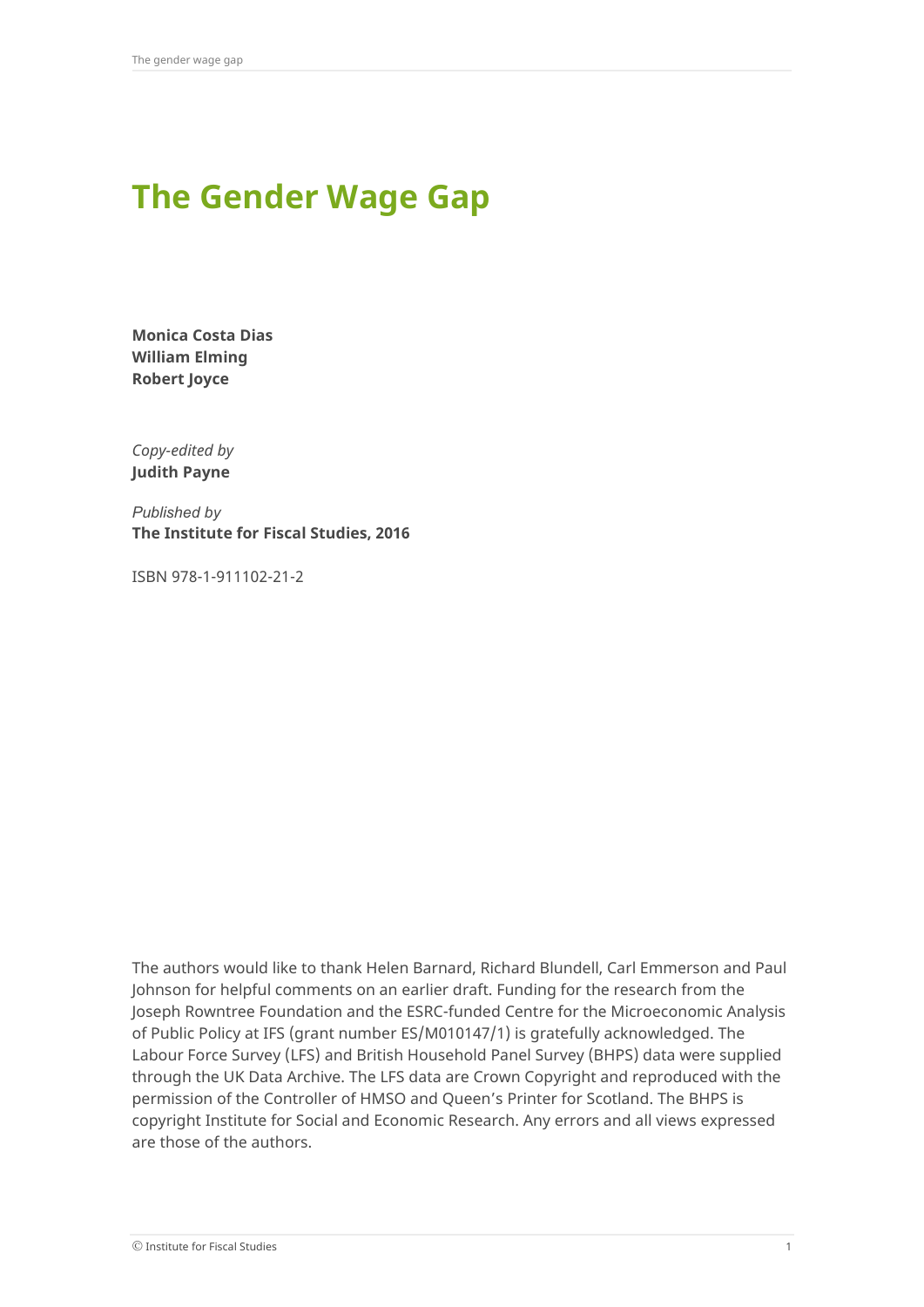### **Executive summary**

**Differences in hourly wages between men and women remain substantial, despite some convergence.**

The hourly wages of female employees are currently about 18% lower than men's on average, having been 23% lower in 2003 and 28% lower in 1993.

**The gender wage gap has not been falling among graduates or those with A levels.**

Only among the lowest-educated individuals has the gender wage gap continued to shrink over the past two decades. The other driver of a falling overall gender wage gap has been an increase in the education levels of women relative to men.

**The gender wage gap widens gradually but significantly from the late 20s and early 30s.**

Men's wages tend to continue growing rapidly at this point in the life cycle (particularly for the high-educated), while women's wages plateau.

**The arrival of children accounts for this gradual widening of the gender wage gap with age.**

There is, on average, a gap of over 10% even before the arrival of the first child. But this gap is fairly stable until the child arrives and is small relative to what follows: there is then a gradual but continual rise in the wage gap and, by the time the first child is aged 12, women's hourly wages are a third below men's.

**The gradual nature of the increase in the gender wage gap after the arrival of children suggests that it may be related to the accumulation of labour market experience.**

A big difference in employment rates between men and women opens up upon arrival of the first child and is highly persistent. By the time their first child is aged 20, women have on average been in paid work for four years less than men and have spent nine years less in paid work of more than 20 hours per week.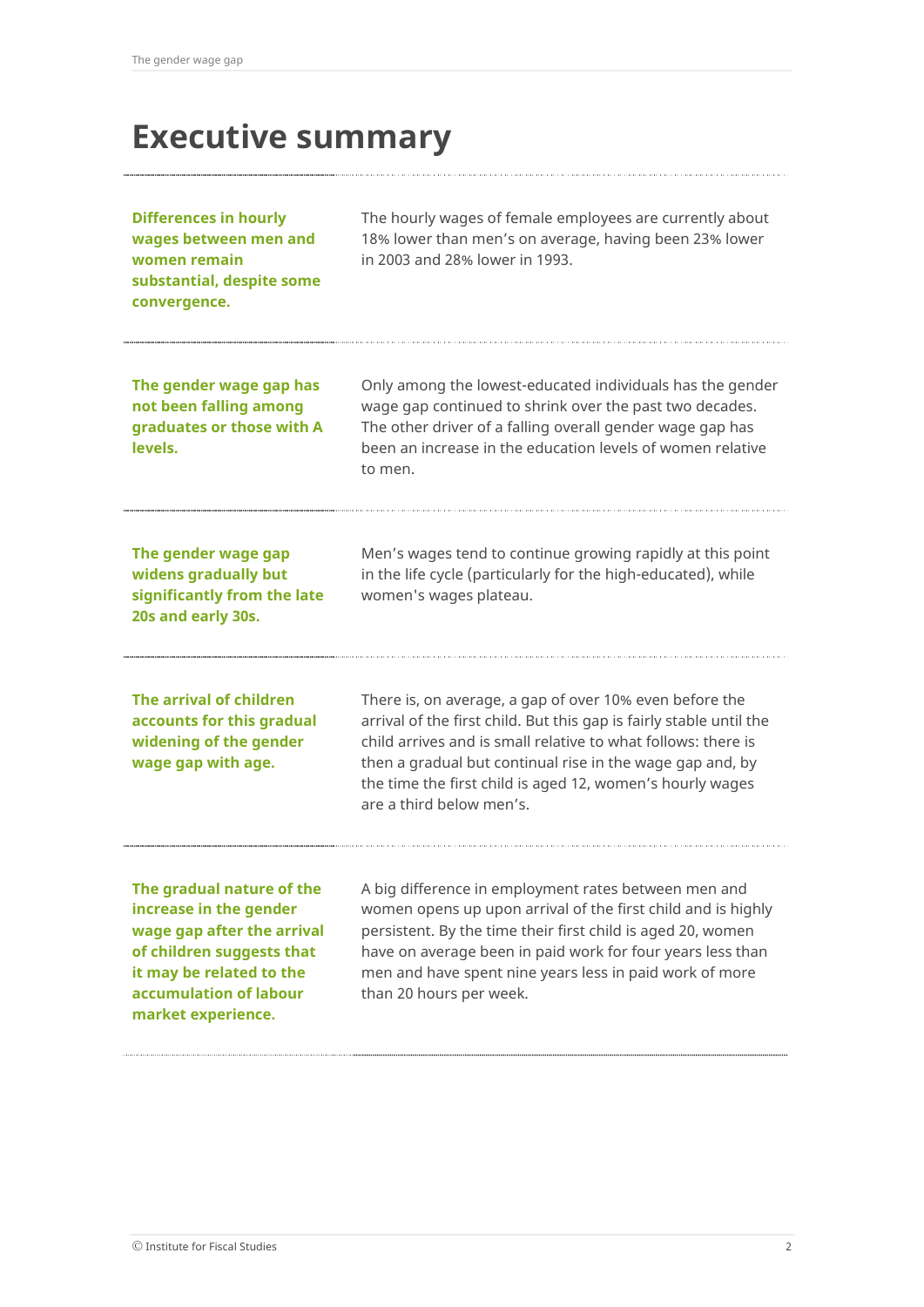**Taking time out of paid work is associated with lower wages when returning, except for women who are loweducated.**

Looking at women who leave paid work, hourly wages for those who subsequently return are, on average, about 2% lower for each year that they have taken out of employment in the interim. This relationship is stronger, at 4% per year, for women with at least A-level qualifications. We do not see such a relationship for the lowest-educated women, which is likely because they have less wage progression to miss out on or fewer skills to depreciate.

**Working low numbers of hours is associated with slower hourly wage growth for women.**

There is no *immediate* hourly wage drop on average when women reduce their hours to 20 or fewer per week. But women working no more than that amount see less growth in wages, on average, than other women. Hence, the lower hourly wages observed in lower-hours jobs appear to be the cumulative effect of a lack of wage progression.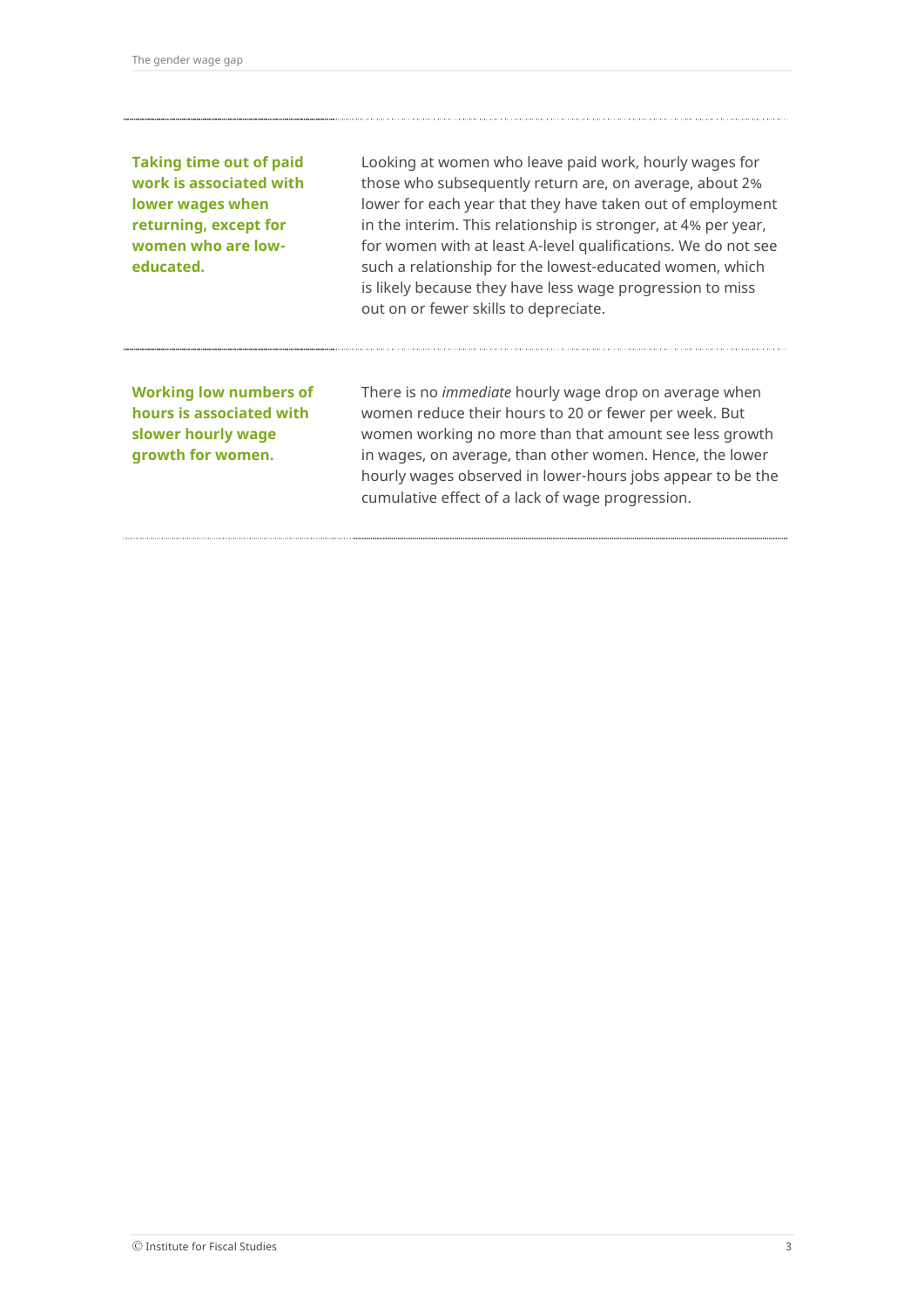If you're a woman, you will earn less than a man.

*From Theresa May's first statement as Prime Minister[1](#page-4-0)*

Last year Britain was ranked 18th in the world for its gender pay gap ... We can and must do far better.

*From Jeremy Corbyn's campaign speech in July 2016[2](#page-4-1)*

Gender wage differentials remain substantial and, as evidenced by the quotations above, a hot topic in policy debate. Inequalities between men and women are clearly of direct interest in their own right. In addition, poverty is increasingly a problem of low pay rather than lack of employment. The proportion of people in paid work is at a record high, and female employment has risen especially quickly, particularly among lone parents. Two-thirds of children in poverty now live in a household with someone in paid work.<sup>[3](#page-4-2)</sup> In an age when the main challenge with respect to poverty alleviation is to boost incomes for those in work, and when so many more women are in work than in the past, understanding the gender wage gap is all the more important.

This briefing note is the first output in a programme of work seeking to understand the gender wage gap and its relationship to poverty. Section 1 sets out what we mean by the gender wage gap, how it differs according to education level and how it has evolved over time and across generations. Section 2 provides some descriptive evidence on how the gender wage gap relates to the presence of dependent children and the employment outcomes associated with that.

The analysis uses two data sets: the Labour Force Survey (LFS) and the British Household Panel Survey (BHPS). The LFS is the leading UK source of data on employment circumstances and it is the largest household survey in the UK. We use it to analyse the size of the gender age gap for different groups and how it has changed over time. It has been conducted in every quarter since 1993 and we use data up to the third quarter of 2015. To analyse the dynamics of the gender wage gap as individuals move through their life cycle, we use the BHPS, which ran from 1991 to 2008. This is a long-running 'panel' survey – that is, it follows the circumstances of the same representative sample of people over time. It gives us a sample of several thousand individuals each year.

Subsequent work in this research programme will estimate an economic model of the causal relationships between men's and women's wages and career patterns in order to identify some of the key causes of the gender wage gap, and hence to provide clear guidance to policymakers who seek to reduce it.

<sup>&</sup>lt;sup>1</sup> https://www.gov.uk/government/speeches/statement-from-the-new-prime-minister-theresa-may.

<span id="page-4-1"></span><span id="page-4-0"></span><sup>2</sup> http://www.newstatesman.com/politics/staggers/2016/07/jeremy-corbyns-campaign-speech-full-i-camepolitics-stand-against.

<span id="page-4-2"></span><sup>3</sup> C. Belfield, J. Cribb, A. Hood and R. Joyce, *Living Standards, Poverty and Inequality in the UK: 2016*, Report 117, 2016, http://www.ifs.org.uk/publications/8371.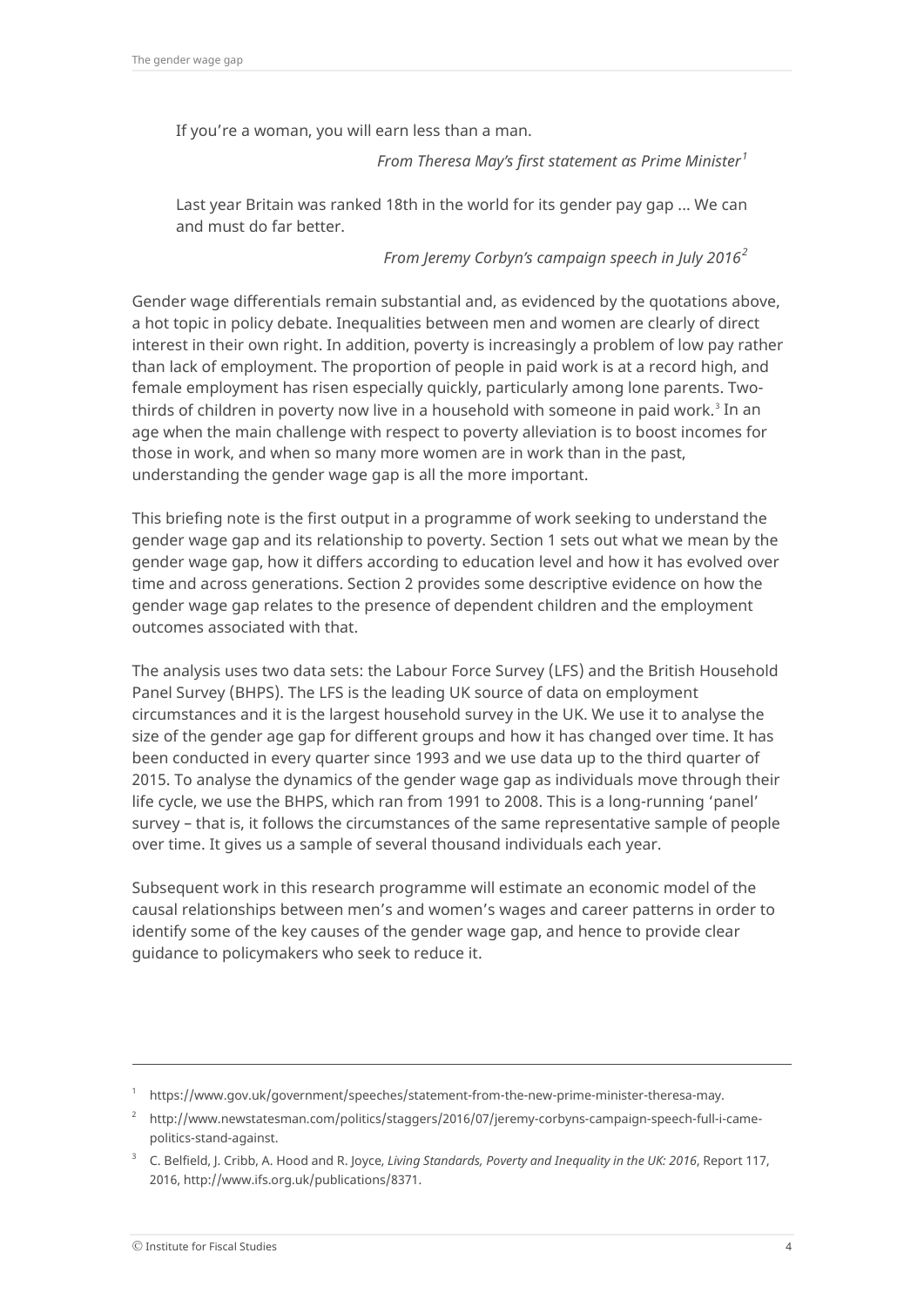### **1. The gender wage gap: what is it and how has it changed?**

Figure 1 plots the average weekly earnings of male and female employees over time and (in black and on the right axis) the proportional difference between the two. It shows that this earnings gap is very substantial indeed, although the gap is smaller now than it was two decades ago. Female employees currently earn about a third less than male employees, on average.



**Figure 1. Average real weekly earnings of men and women over time**

Note: The graph shows real (CPI-deflated) weekly earnings in January 2016 prices. Individuals in the bottom two and top one percentiles of the gender- and year-specific hourly wage distributions are excluded.

Source: LFS 1993Q1–2015Q3.

This simple weekly earnings gap is so large because Figure 1 is not really comparing 'like with like'. One of the most obvious reasons why this is the case is that women, on average, spend fewer hours per week in paid employment than men (and in particular are less likely to work full-time). Figure 2 shows the large difference in average weekly hours in paid work. It also shows that this difference has declined over time as women have increased their weekly hours, which partly explains why the weekly earnings gap is smaller than it was two decades ago.

Figure 3 gets rid of earnings differences driven simply by differences in the current number of hours in paid work, by plotting the gender gap in hourly wages. This hourly wage gap is the gap that is of primary interest in everything that follows (though trends in hours worked for men and women are also important in their own right and well worthy of further research). The hourly wage gap is far smaller than the weekly earnings gap: women currently earn about a fifth less per hour than men, on average (compared with a third less for weekly earnings). It has also fallen over time. But there is still a substantial gap.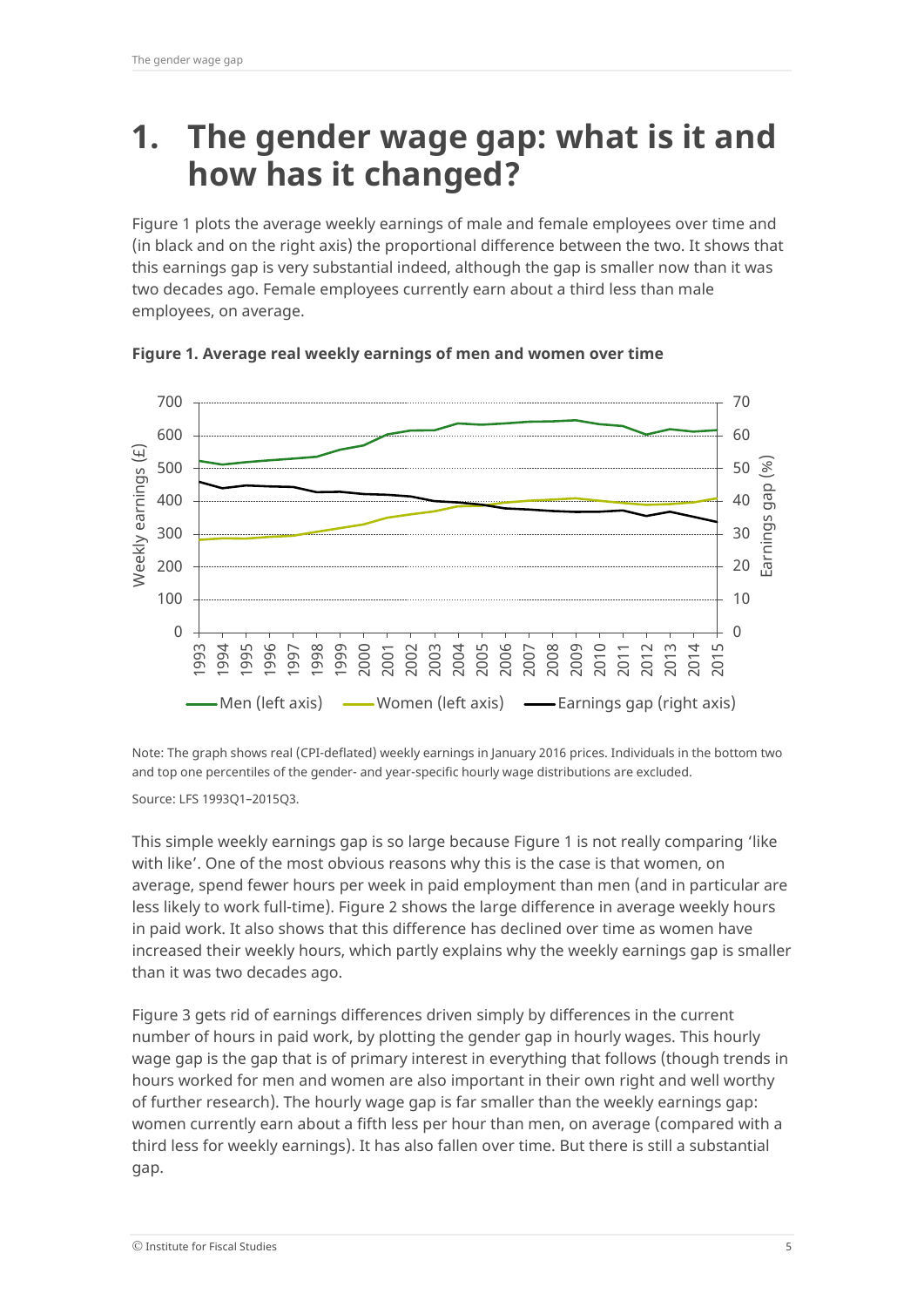

**Figure 2. Average weekly hours in paid work for men and women over time**

Note: Hours are capped at 70 and include paid overtime.

Source: LFS 1993Q1–2015Q3.



**Figure 3. Average real hourly wages of men and women over time**

Note: The graph shows real (CPI-deflated) hourly wages in January 2016 prices. Individuals in the bottom two and top one percentiles of the gender- and year-specific hourly wage distributions are excluded.

Source: LFS 1993Q1–2015Q3.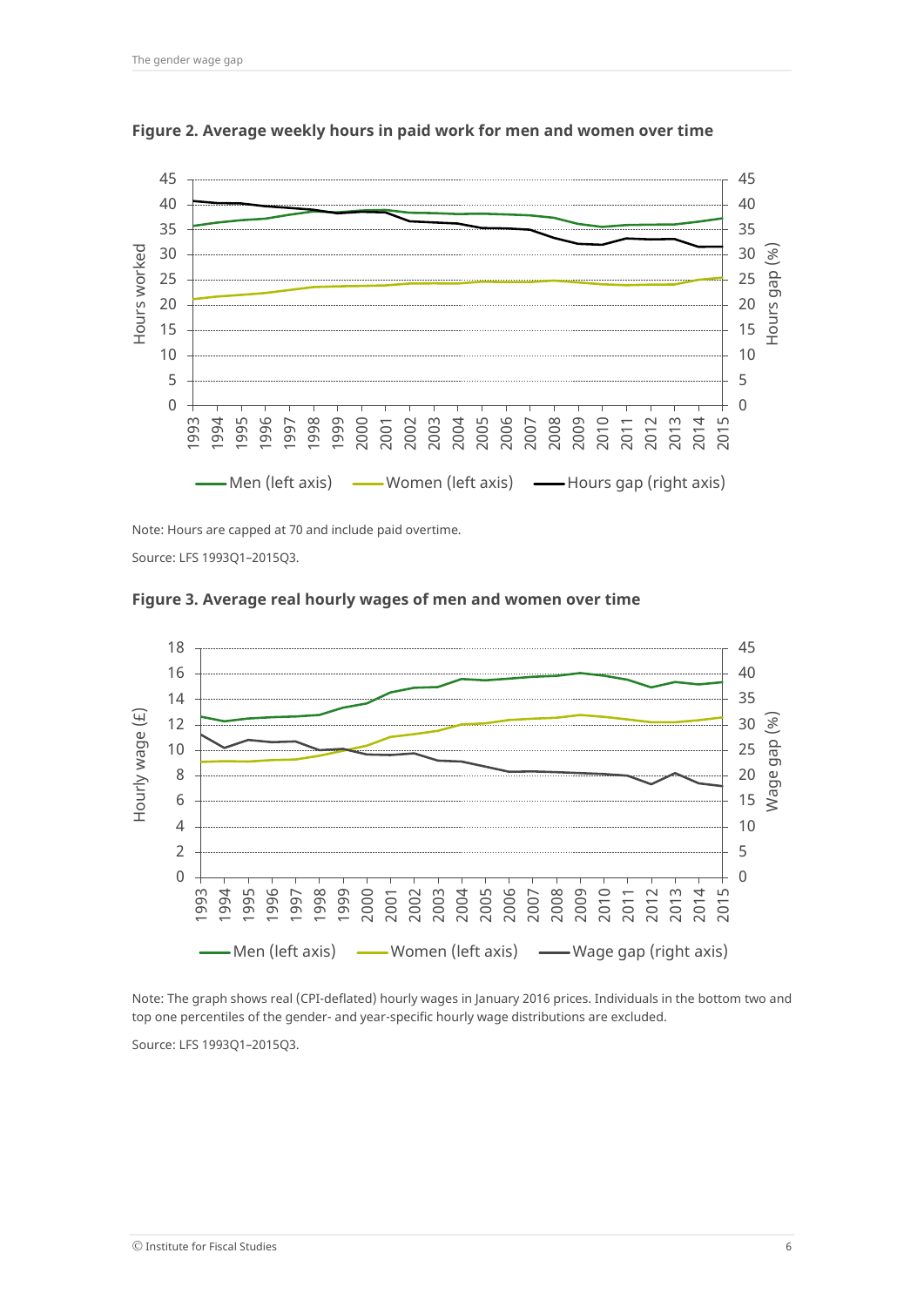Even when comparing hourly wages rather than weekly earnings, there are likely to be many reasons why these simple comparisons between men and women are not like-forlike comparisons. Figure 4 illustrates that the apparent size of the gender wage gap can be reduced substantially by looking at subsets of male and female employees who are likely to be more comparable in terms of the characteristics of those employees and the kinds of jobs they do.



**Figure 4. Gap in weekly earnings or hourly wages between different groups of men and women**

Note: 'Children' here means individuals aged under 19 living in the same family as the adult in question (it does not include adult children and/or those outside the home). 'Young' adults are defined as those aged between 22 and 35. Individuals in the bottom two and top one percentiles of the gender- and year-specific hourly wage distributions are excluded.

Source: LFS 2013Q1–2015Q3.

If we compare only men and women working more than half-time (those working more than 20 hours per week), $^4$  $^4$  the hourly wage gap falls from 19% to 16%. Of course, even among these workers, there may still be important differences in job types between men and women; we plan to explore the role of occupation choices in further work. In addition, men and women who work similar numbers of hours per week now may have had different past career patterns and therefore different levels of skills and experience. If we further restrict the sample to young workers who have not yet had children, and who have therefore not in the past reduced their labour supply in order to care for children, the wage gap falls further to 6%.

In sum, Figure 4 suggests that differences in labour market experience may be an important driver of gender wage differences. This does not necessarily mean, however, that the gender wage gap would be only 6% if women's career patterns were unaffected

<span id="page-7-0"></span>The conclusions of this briefing note also hold if we use an hours threshold of 30 per week, which is a typical threshold used to distinguish 'part-time' from 'full-time' workers.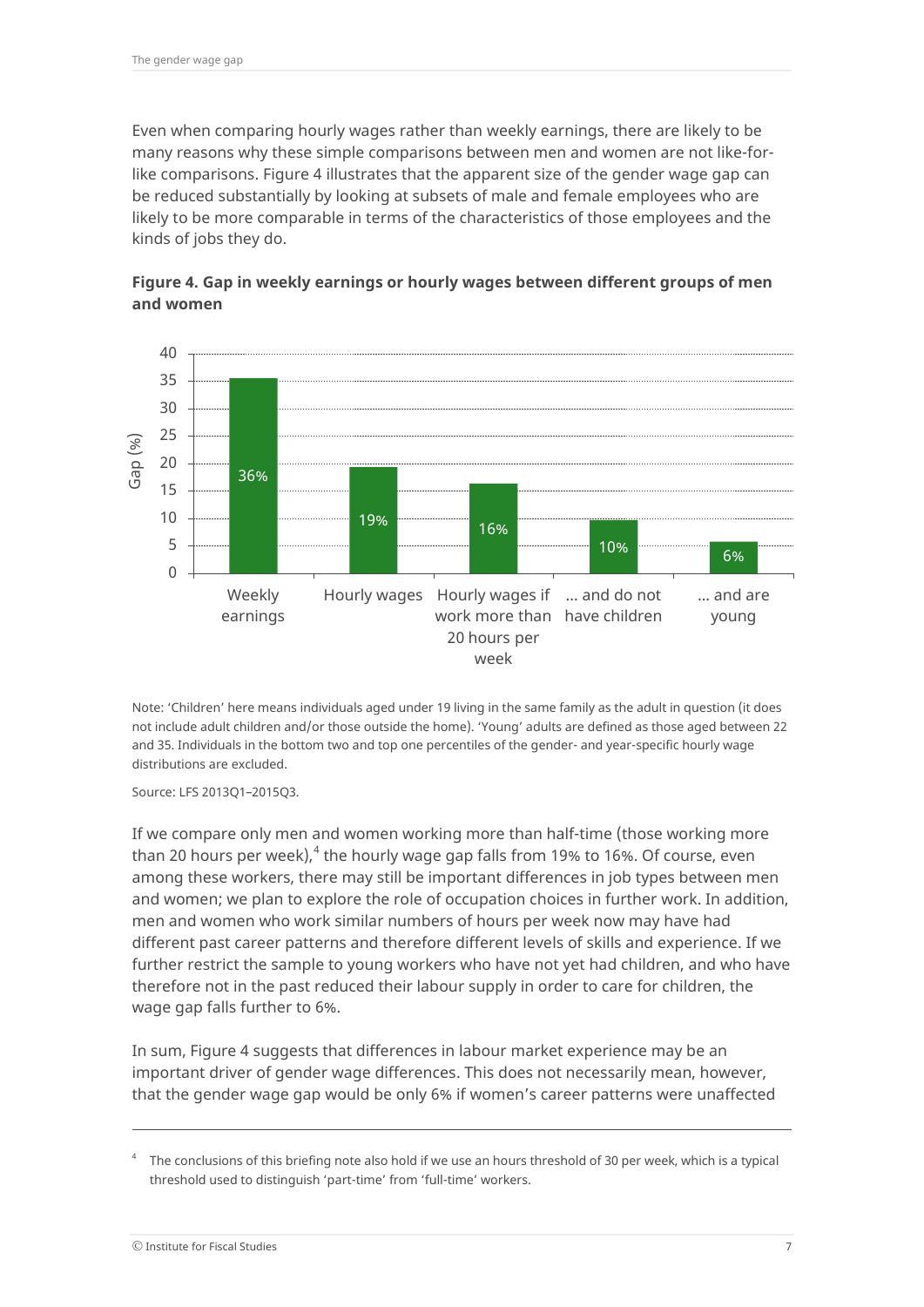by having children. It is possible that other factors could drive the divergence of wages as men and women age or after they have children, such as employers exercising market power or gender differences in choice of occupations.

Returning to the hourly wage gap between all male and female employees, Figure 5 shows how the gap has changed across 'birth cohorts' – that is, people born in particular years. It shows the size of the gap between people in the same cohort, tracing the gap for four cohorts as they have aged. For example, we see that by the age of 35 the gender wage gap was on average 10 percentage points lower for men and women born in the 1970s than it had been for men and women born in the 1950s when they were the same age. Overall, we see a fairly consistent narrowing of the gender wage gap across cohorts, though a clear gap remains even for those born in the 1980s. This pattern is also observed in the US.<sup>[5](#page-8-0)</sup>



**Figure 5. Gender wage gap by age, for people born in different decades**

Note: Individuals in the bottom two and top one percentiles of the gender- and year-specific hourly wage distributions are excluded.

Source: LFS 1993Q1–2015Q3.

One reason why wage differentials between men and women might change is that their relative levels of education change. Figure 6 shows that the population has become more highly educated at a rapid rate over the past 20 years, with a rapid rise in the proportion of graduates and a rapid fall in the proportion of people with no more than GCSE-level qualifications. It also shows that women have experienced the more rapid increase in education levels. In fact, in the late 2000s, they 'overtook' men in this respect: women are now more highly educated than men. These differential trends in educational attainment have contributed to the closing of the gender wage gap.

<span id="page-8-0"></span><sup>5</sup> C. Goldin, 'The rising (and then declining) significance of gender', in F. Blau, M. Brinton and D. Grusky (eds), *The Declining Significance of Gender?*, Russell Sage Foundation, New York, 2006.

C. Goldin, 'A grand gender convergence: its last chapter', *American Economic Review*, 2014, 104, 1091–119.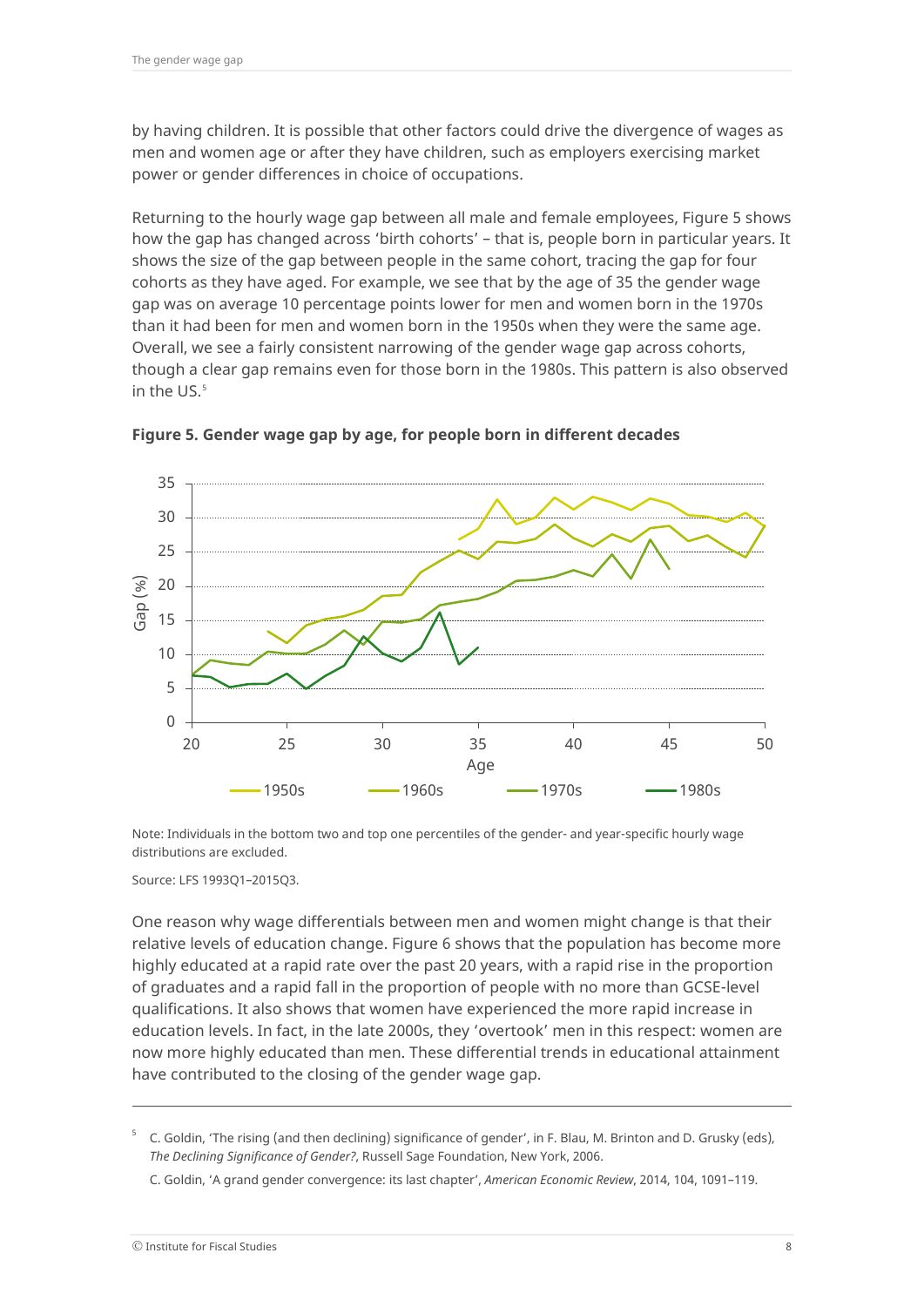

#### **Figure 6. Educational attainment by gender over time**

Source: LFS 1993Q1–2015Q3.

Figure 7 shows that once we strip out the effects of changing education levels – by comparing wage gaps within education groups – there has been little or no discernible fall in the gender wage gap across birth cohorts for graduates or those with A-levels. The only clear evidence of continued falls in the gender wage gap is for the lowest-educated individuals.



**Figure 7. Gender wage gap by age and birth cohort, for different education groups**

Note: Individuals in the bottom two and top one percentiles of the gender- and year-specific hourly wage distributions are excluded.

Source: LFS 1993Q1–2015Q3.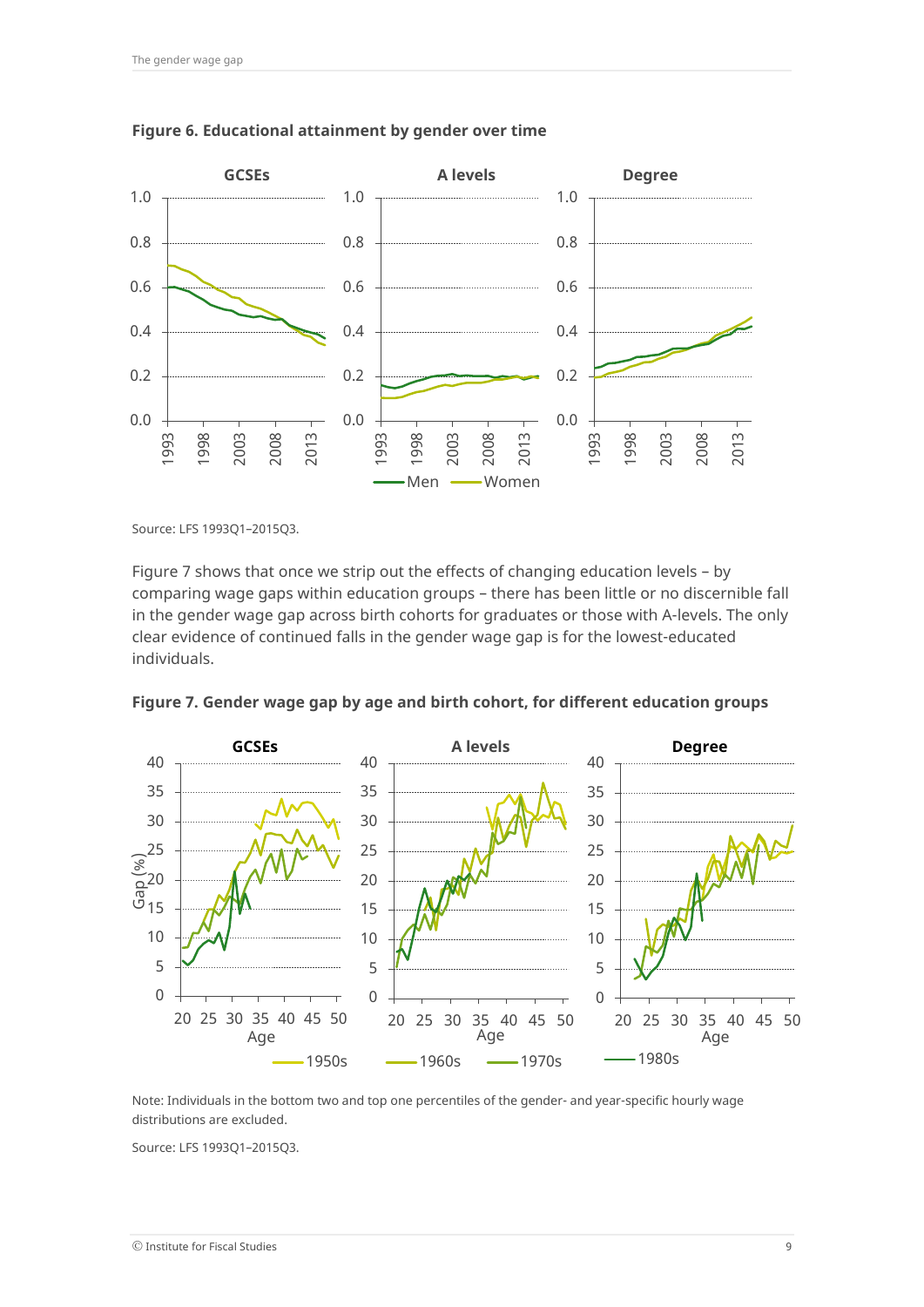Figure 8 makes a similar point by simply plotting the gender wage gap over time for the three different education groups. This confirms that the wage gap among the lowesteducated individuals has been falling steadily for the past two decades, but in contrast the gap for those with A levels and degrees is approximately the same as it was 20 years ago. This implies that the fall in the overall gender wage gap over the past 20 years has been driven by the lowest-educated individuals, and by an increase in the number of women who are highly educated. Interestingly it is now the mid-educated (those with A levels) among whom the gender wage gap is highest.



**Figure 8. Gender wage gap by education level over time**

Note: Individuals in the bottom two and top one percentiles of the gender- and year-specific hourly wage distributions are excluded.

Source: LFS 1993Q1–2015Q3.

### **2. How does the gender wage gap relate to children and career patterns?**

We now look at how the gender wage gap evolves over the life cycle and, crucially, how this relates to the arrival of children and the changes in labour market behaviour associated with that. Figure 9 shows how average wages for male and female employees relate to their age (pooling all cohorts who are observed at the relevant ages between 1993 and 2015). It is important to note that the sets of individuals who are employed at each age are different. It is possible, for example, that women with low levels of experience return to employment in their 40s, thereby dragging down average wages at that age. Wages are shown in 2008 constant-wage terms – that is, the effects of general wage growth over time are stripped out. For example, if the figure shows wages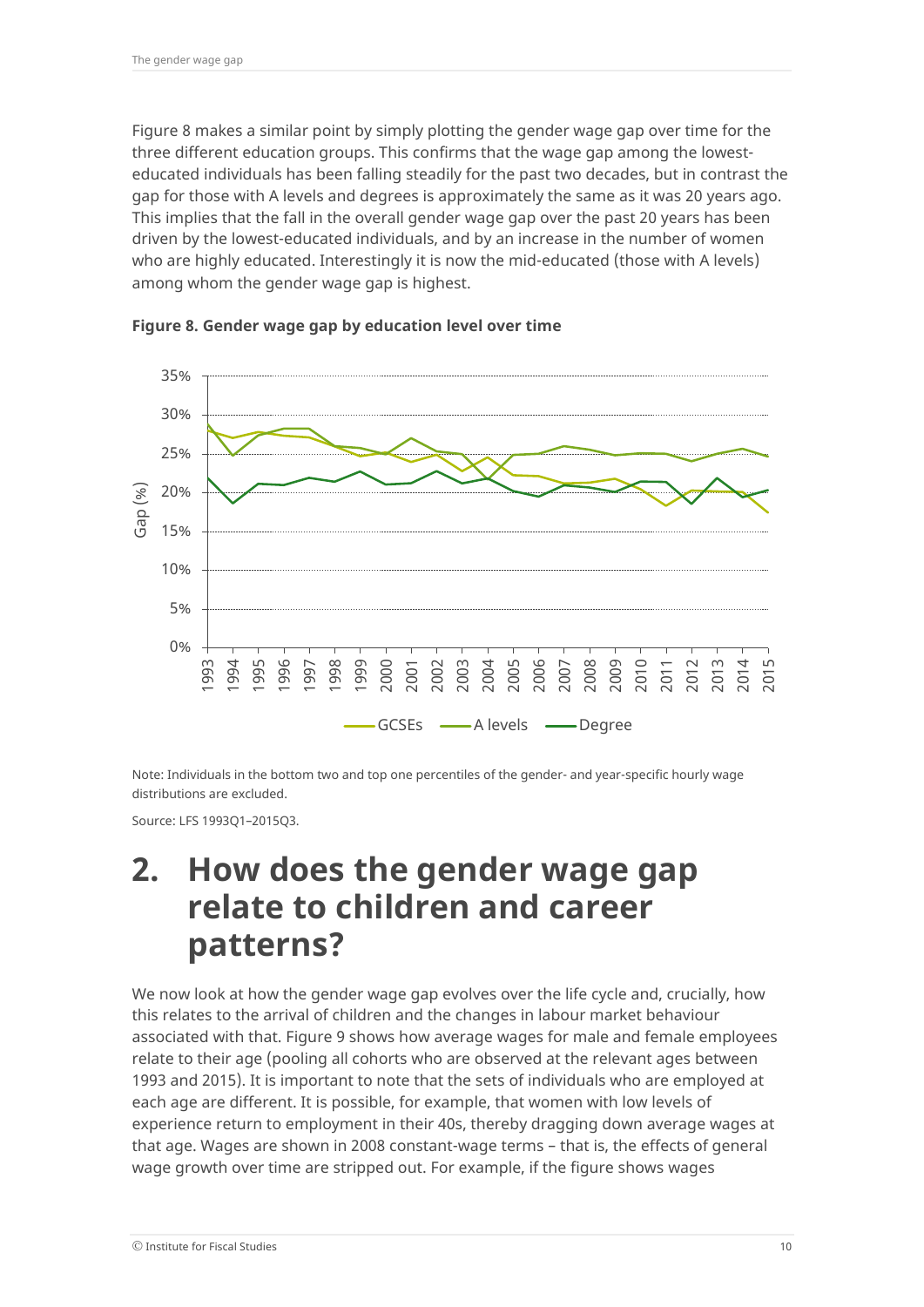increasing with age, this means that wages increase by more than would be expected simply due to economy-wide growth.

The figure shows that wages are typically positively associated with age, for both men and women. It also shows that this wage profile is significantly steeper for the high-educated – that is, not only are wages higher on average for the higher-educated at the start of a career, but they also increase more rapidly with age after that point.



**Figure 9. Mean hourly wages across the life cycle by gender and education**

Note: Wages are shown in 2008 constant-wage terms. Individuals in the bottom two and top one percentiles of the gender- and year-specific hourly wage distributions are excluded.

Source: LFS 1993Q1–2015Q3.

The gender wage gap is relatively small or non-existent at around the time of labour market entry and it widens only slowly up to the mid 20s (and especially slowly for graduates). The gap then opens up more from around the late 20s and gets gradually wider over the next 20 years of the life cycle. This is because male wages continue to increase, especially for the high-educated, while female wages completely flatline on average. (Again, recall that this does not mean literally no change in female wages as women age; it means that there is no association with age once the effect of general, economy-wide wage growth over time has been stripped out.)

The fact that the gender wage gap begins to open up more when people reach their late 20s suggests that the arrival of children may have something to do with it.<sup>[6](#page-11-0)</sup> Figure 10 plots the wage gap not by age, but by time to or since the birth of the first child in a family (where zero is the year in which that child is born). The figure shows that the gender wage gap widens dramatically in the years after the arrival of the first child. There is, on average, a wage gap of over 10% even before the arrival of the first child, but this gap appears fairly stable until the child arrives and is small relative to what follows: after the

<span id="page-11-0"></span><sup>6</sup> As also documented in G. Paull, 'Children and women's hours of work', *Economic Journal*, 2008, 118, F8–27.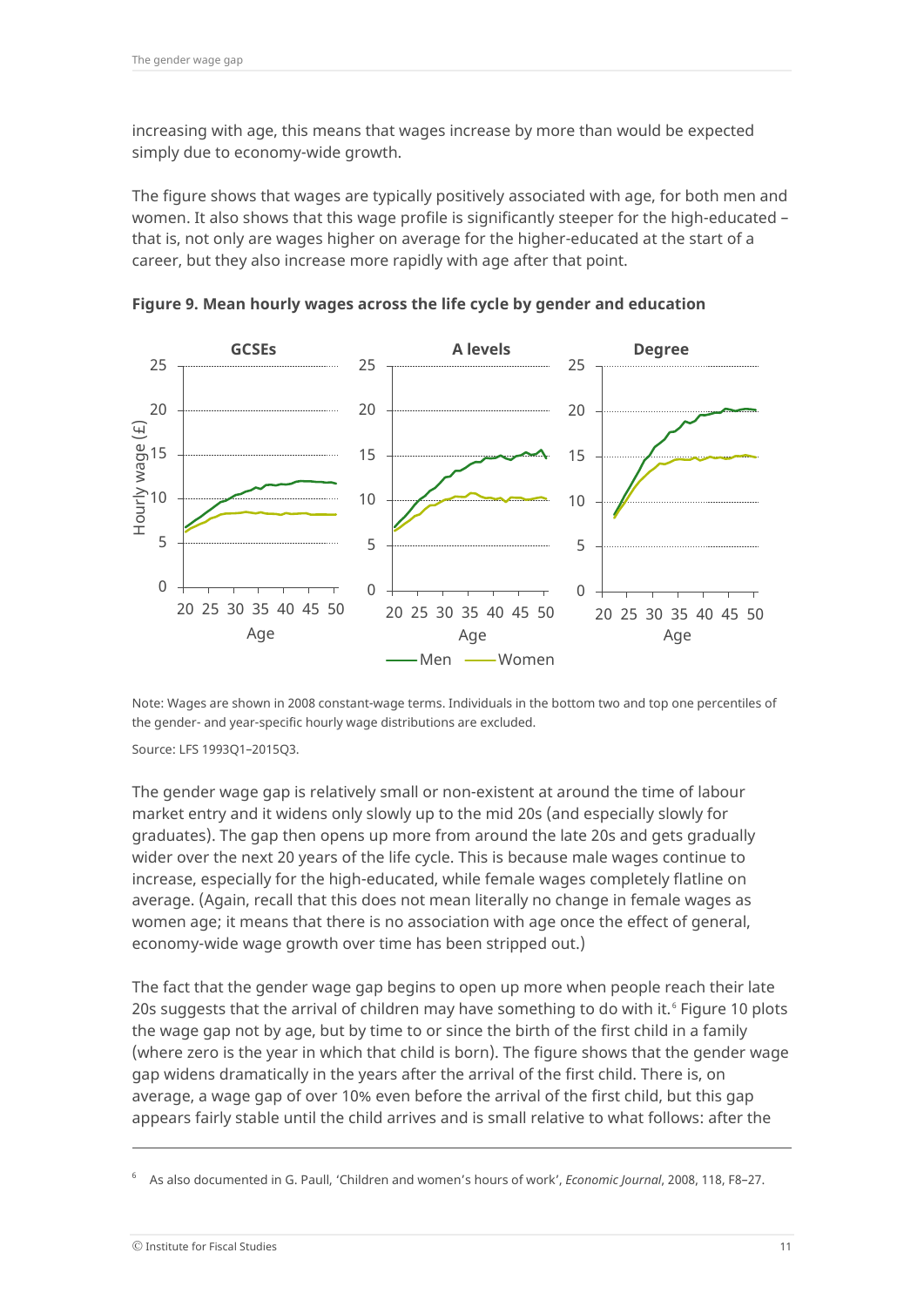child arrives, there is a gradual but continual rise in the wage gap over the following 12 years, until it reaches a plateau of around 33%.



**Figure 10. Gender wage gap by time to/since birth of first child**

Note: Individuals in the bottom two and top one percentiles of the gender- and year-specific hourly wage distributions are excluded.

Source: BHPS 1991–2008.

It is important to remember that we are analysing hourly wages here, not weekly earnings. Therefore this is not a simple mechanical effect of women working fewer hours in order to care for children and hence missing out on extra hours of pay.

However, for more subtle reasons, Figure 10 suggests that changes in women's working patterns after the arrival of children may well be important in explaining this wage gap. The crucial observation is that the gap opens up gradually after the first child arrives and continues to widen for many years after that point. This suggests a potentially important role for the accumulation of labour market experience in the determination of wages: as women are likely to do less paid work after the arrival of children, the level of labour market experience they have falls further and further behind that of their male counterparts, and the wage gap therefore widens (though there are other potential explanations as well, such as differences in occupational choice or employers exercising market power). We further investigate this possible experience mechanism below.

Before proceeding to that, it is worth noting that this story cannot explain the (much smaller) gender wage gap that already exists before the arrival of the first child. The reasons for that gap are certainly worthy of more investigation. But Figure 10 clearly shows that, to explain the bulk of the gender wage gap that ultimately opens up, we need to consider what happens after the arrival of children.

Figure 11 shows the employment rates of men and women by the time to or since the birth of the first child. Before the arrival of the first child, there are no differences in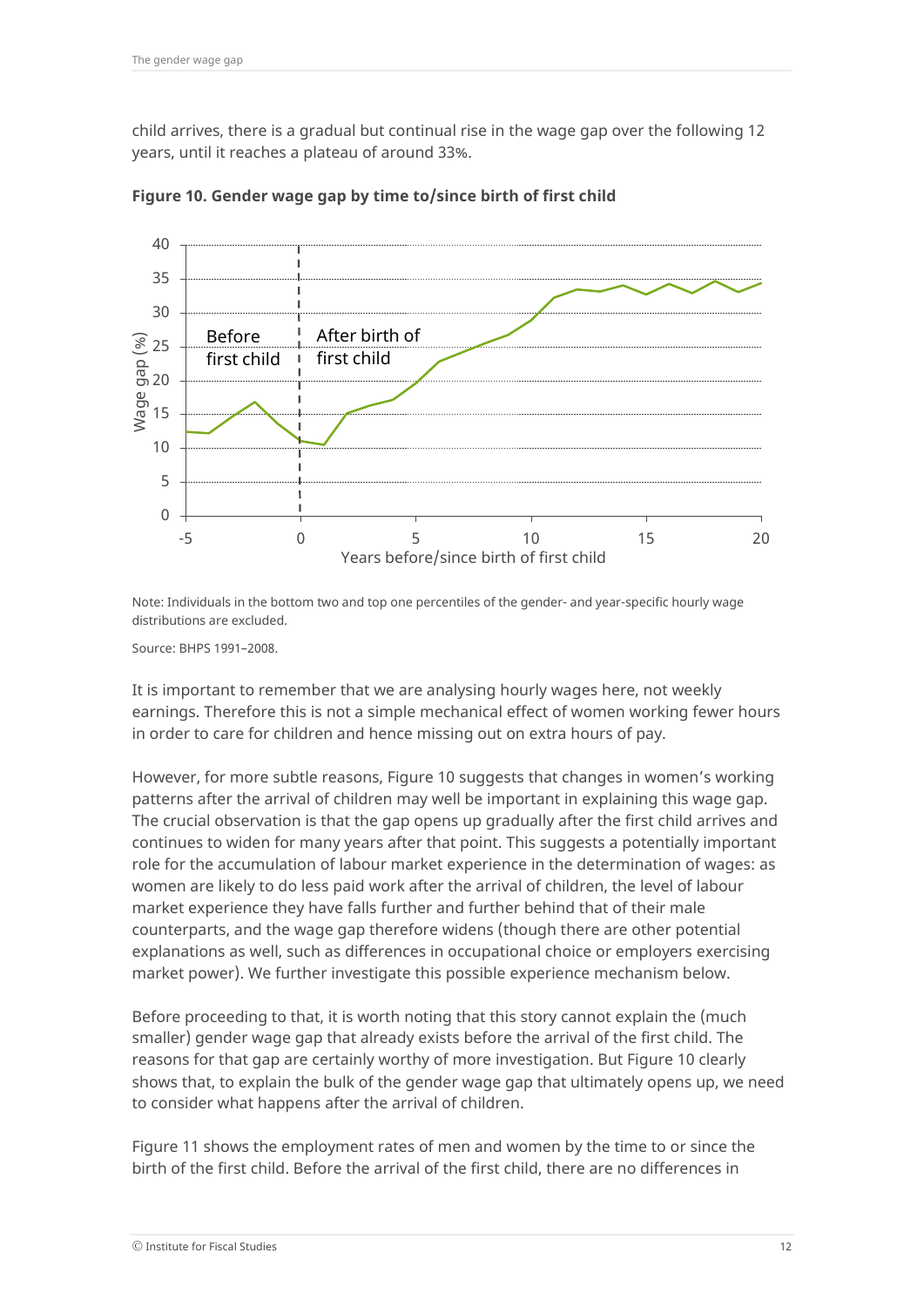employment rates across genders for non-graduates and (at most) small gender differences among graduates. However, when the first child arrives, a large employment gap opens up immediately: many women leave paid employment at this point, while there is almost no sign of an employment response among men. (Note that being on maternity or paternity leave is treated as being in paid employment.) This is in contrast to the gap in wages that widens *gradually* from the time of the first child's birth. The employment change is particularly marked among the lowest-educated women. Between one year before and one year after the birth of the child, women's employment rates drop by 33 percentage points for those with GCSEs, 19ppts for those with A levels and 16ppts for graduates.





Source: BHPS 1991–2008.

The other important feature of Figure 11 is that, once the employment gap opens up after the arrival of the first child, it is persistent. Women's employment rates do start to rise again once the first child is around school age, but they remain below male employment rates for the full 20 years shown.

Figure 12 shows that not only do many women move out of paid employment altogether after having their first child, but many others move to work that is no more than half-time (20 hours per week). Again, the male rate of half-time employment looks essentially unaffected by the arrival of the first child, and the gap that opens up is persistent: women are still significantly more likely to be in this kind of work than men when their first child reaches adulthood.

Figure 13 shows that these persistent differences in employment patterns between men and women that open up after the arrival of the first child translate into a steadily increasing gap in accumulated labour market experience. By the time their first child is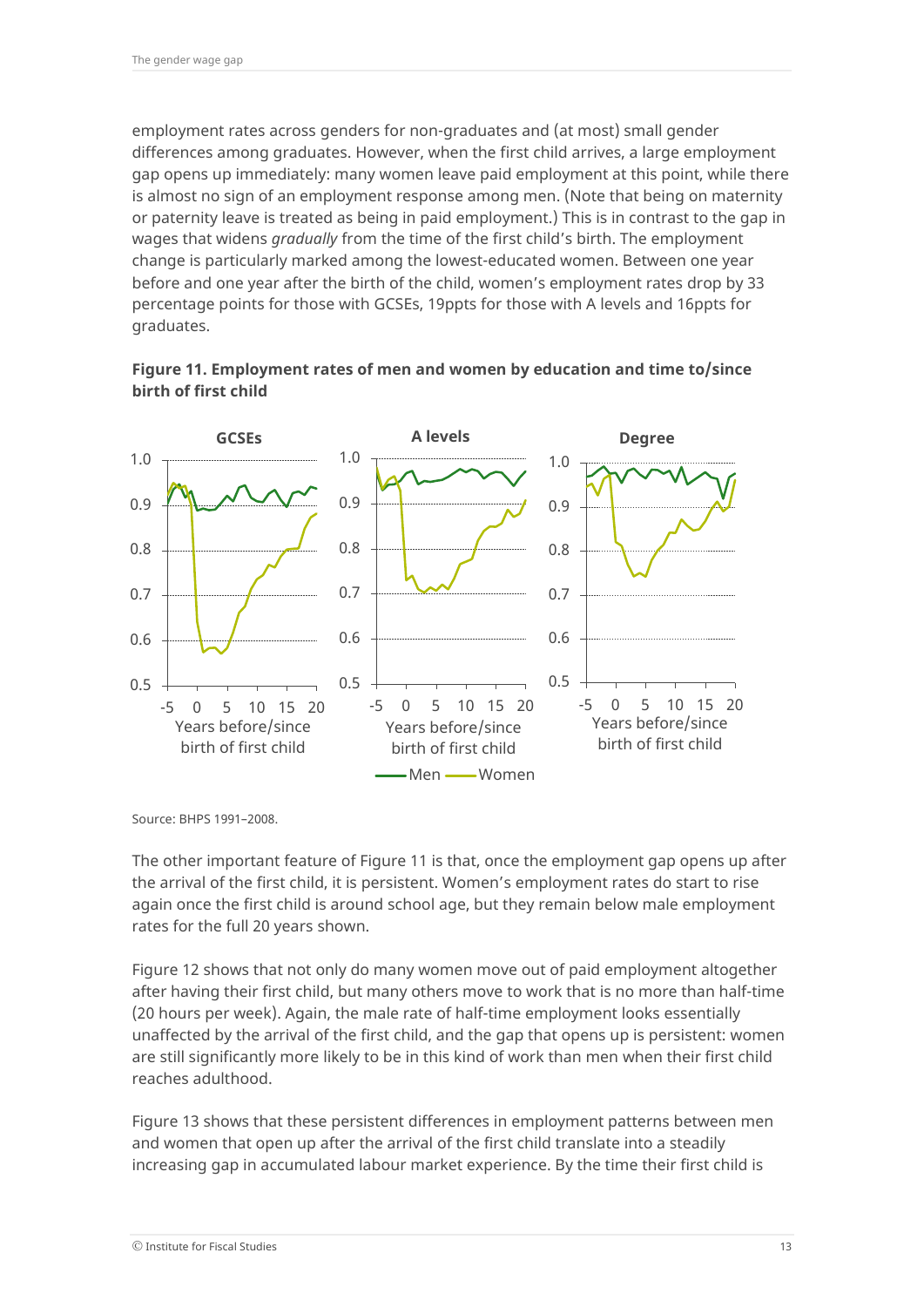aged 20, women have on average been in paid work for four years less than men, comprising nine years less paid work at more than 20 hours per week and five years more paid work at no more than half-time. The gap is larger still for the low-educated.





Source: BHPS 1991–2008.

**Figure 13. Gender gap in years spent working more than half-time and half-time or less, since birth of first child**



Note: Individuals in the bottom two and top one percentiles of the gender- and year-specific hourly wage distributions are excluded.

Source: BHPS 1991–2008.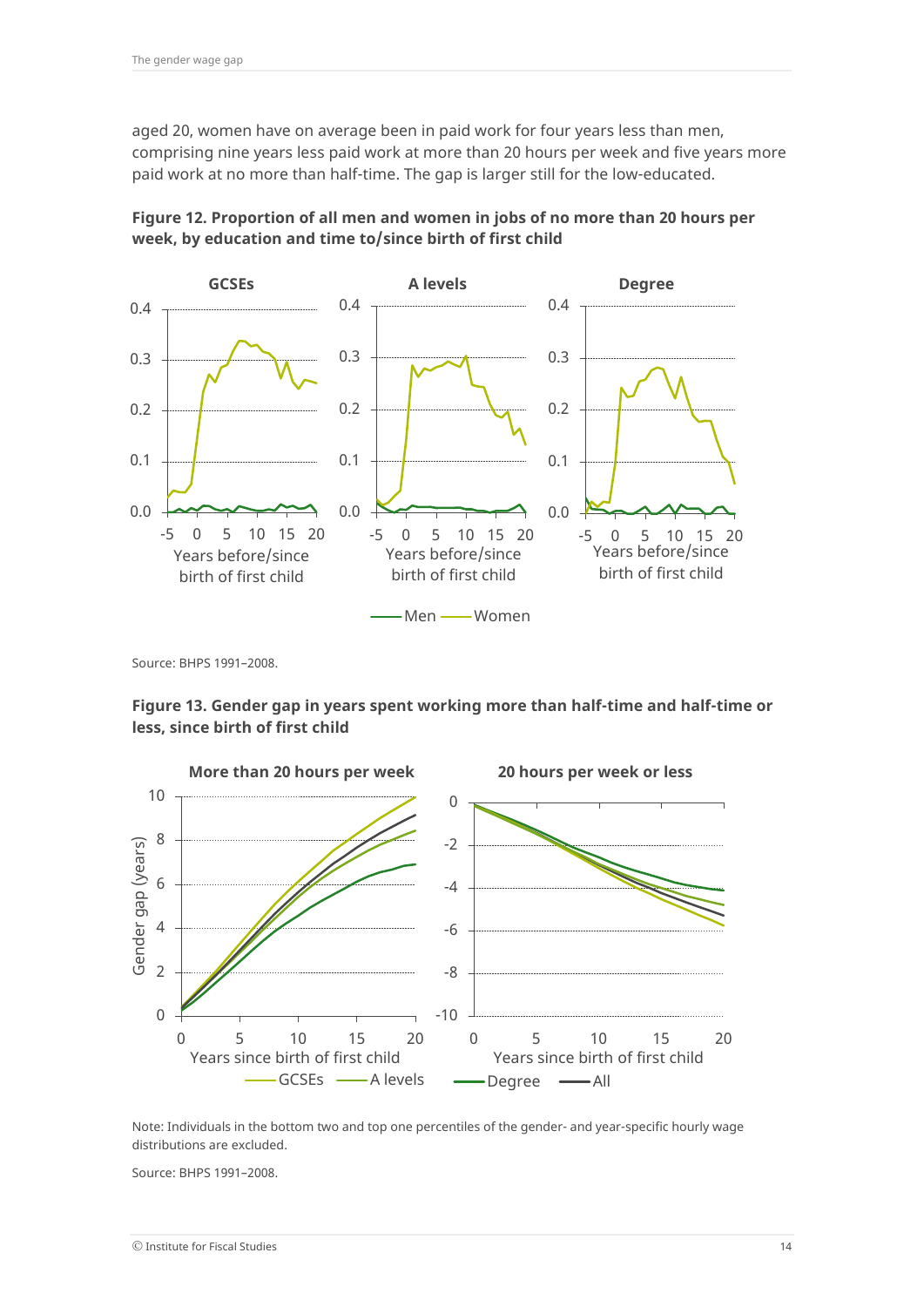Previous research<sup>[7](#page-15-0)</sup> suggests that the four years less spent in any form of paid work understates the gender differences in accumulated 'human capital' (i.e. skills and experience that employers value). This is because it is only full-time paid work which has substantial benefits in terms of the accumulation of experience that allows workers to command higher wages in future.

Taken together, the descriptive analysis above strongly suggests that differences in career patterns stemming from the birth of children have a key role to play in explaining the evolution of the gender wage gap across the life cycle. To understand rigorously how specific kinds of career paths affect the evolution of women's wages, we need a model to carefully distinguish the causal impacts of these outcomes from 'selection effects' – the fact that women who are in different employment situations are not the same, and that they may therefore have seen different patterns of wage growth regardless of those employment patterns. That modelling work is the next phase of this project. However, below we briefly describe some of the key patterns in the data using simple statistical regression analysis. This helps to highlight some of the potential mechanisms that link women's career patterns to their wages.

Consider first those women who take time out of the labour market altogether. Table 1 takes women observed moving out of paid work and then back into employment, and it looks at what happens, on average, to their hourly wages either side of that 'gap' in labour market experience. It shows that hourly wages for those who return to work are, on average, about 2% lower for each year that they have taken out of employment in the interim.

#### **Table 1. Association between changes in (log) hourly wages and length of time out of paid work in the interim, for women who move out of employment and then return**

| <b>Dependent variable:</b><br>change in log(wage) | <b>GCSEs</b> | A levels / Degree | All        |
|---------------------------------------------------|--------------|-------------------|------------|
| Additional year out of employment                 | $-0.004$     | $-0.045***$       | $-0.021**$ |
| Number of women                                   | 431          | 307               | 738        |

Note: \*\*\* p<0.01, \*\* p<0.05, \* p<0.1. Only women observed in work, out of work, and moving back into work are included in the regression. In addition to the reported coefficients, the regressions control for working half-time after and before the gap (separately), number of years spent working more than half-time and number of years spent working no more than half-time. Individuals in the bottom two and top one percentiles of the gender- and year-specific hourly wage distributions are excluded.

Source: BHPS 1991–2008.

Table 1 further shows that this strong and statistically significant association between periods not in employment and changes in hourly wages is not present when we look only at women with no more than GCSE-level qualifications. This is consistent with the findings of Figure 9, which showed that there is a much weaker positive association between experience and wages for low-educated women than for high-educated women. This suggests that experience may not be as valuable for low-educated individuals, in which

<span id="page-15-0"></span> $7$  R. Blundell, M. Costa-Dias, C. Meghir and J. Shaw, 'Female labour supply, human capital and welfare reform', IFS Working Paper W16/03, 2016[, http://www.ifs.org.uk/publications/8170](http://www.ifs.org.uk/publications/8170) (forthcoming in *Econometrica*).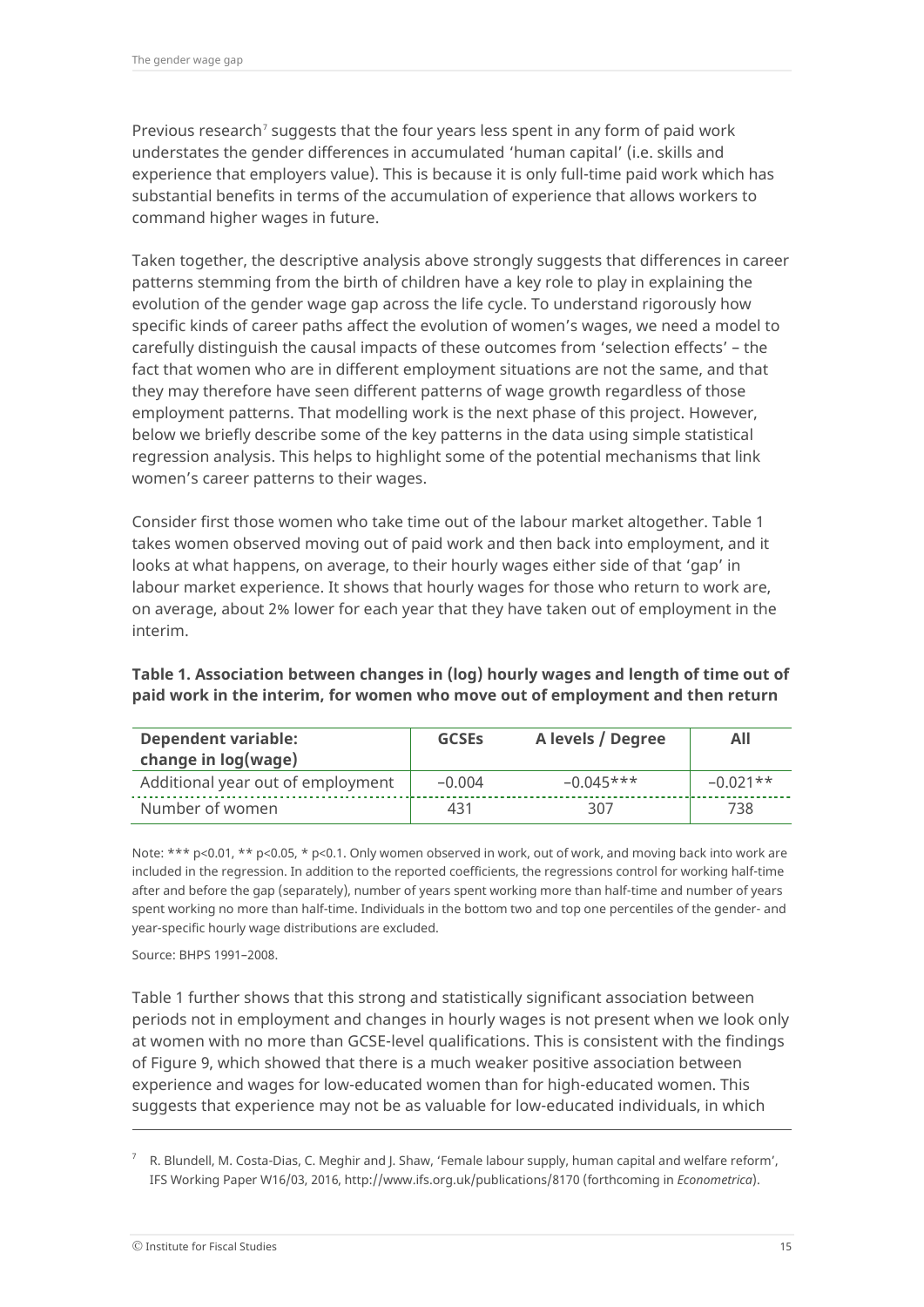case the resulting wage penalty from spending time not in employment would be smaller. Hence, while low-educated women tend to take more time out of the labour market after childbirth, the costs to them of doing so – in terms of loss of wage progression – may be lower.

Now consider women who are in half-time paid work (no more than 20 hours per week). These women earn, on average, 25% (£3) less per hour than other female employees. Of course, one reason for this may be that the kinds of women doing half-time paid work are just different from those doing more paid work. However, even if that were not the case, one could think of two possible reasons for the association between low hours of paid work and lower hourly wages. First, it might be that half-time jobs are different from other jobs and individuals working few hours have a lower average wage because of these differences in the types of jobs that they do. Second, working half-time this year may lead to slower wage growth, and hence lower wages next year than would otherwise have been the case, by inhibiting the accumulation of human capital. Tables 2 and 3 investigate these two channels separately.

Table 2 shows that reducing weekly hours of paid work from above half-time to below half-time is not associated with an immediate fall in hourly wages relative to continuing in paid work of more than 20 hours per week. Looking specifically at women who are in paid work of more than 20 hours per week, the table shows that those women who then switch to half-time work see no immediate fall in hourly wages, on average, relative to those who do not. In fact, weekly earnings fall by proportionally less than hours of work – that is, hourly wages actually tend to increase.

| Dependent variable: change in log(wage)       | <b>GCSEs</b> | A levels   | <b>Degree</b> |
|-----------------------------------------------|--------------|------------|---------------|
| Wage growth if continue at more than 20 hours | $0.029***$   | $0.038***$ | $0.043***$    |
| Extra wage growth if switch to half-time      | $0.082***$   | $0.042***$ | $0.040*$      |
| Number of women                               | 9.424        | 7.069      | 3.204         |

Number switching to half-time  $\vert$  431 262 90

#### **Table 2. Association between (log) wage growth and hours worked, for women who worked more than 20 hours per week in the first period**

Note: \*\*\* p<0.01, \*\* p<0.05, \* p<0.1. Only women employed at more than 20 hours per week in the first period are included in the regressions. In addition to the reported coefficients, the regressions control for the demeaned number of years spent working more and no more than 20 hours per week (separately) and de-meaned log wages in the first period. Individuals in the bottom two and top one percentiles of the gender- and yearspecific hourly wage distributions are excluded.

Source: BHPS 1991–2008.

Table 3 shows that women who worked half-time in the first period subsequently saw slower hourly wage growth than other female employees (looking only among women in continuous employment, and controlling for the number of past years in which women have worked more and no more than half-time). Taking high-educated women as an example, those who worked more than 20 hours per week in any given period saw hourly wage growth of 4.1% by the following period, on average (over and above the wage growth that would be expected due to economy-wide growth). In contrast, high-educated women who worked half-time saw, on average, no hourly wage growth at all beyond what